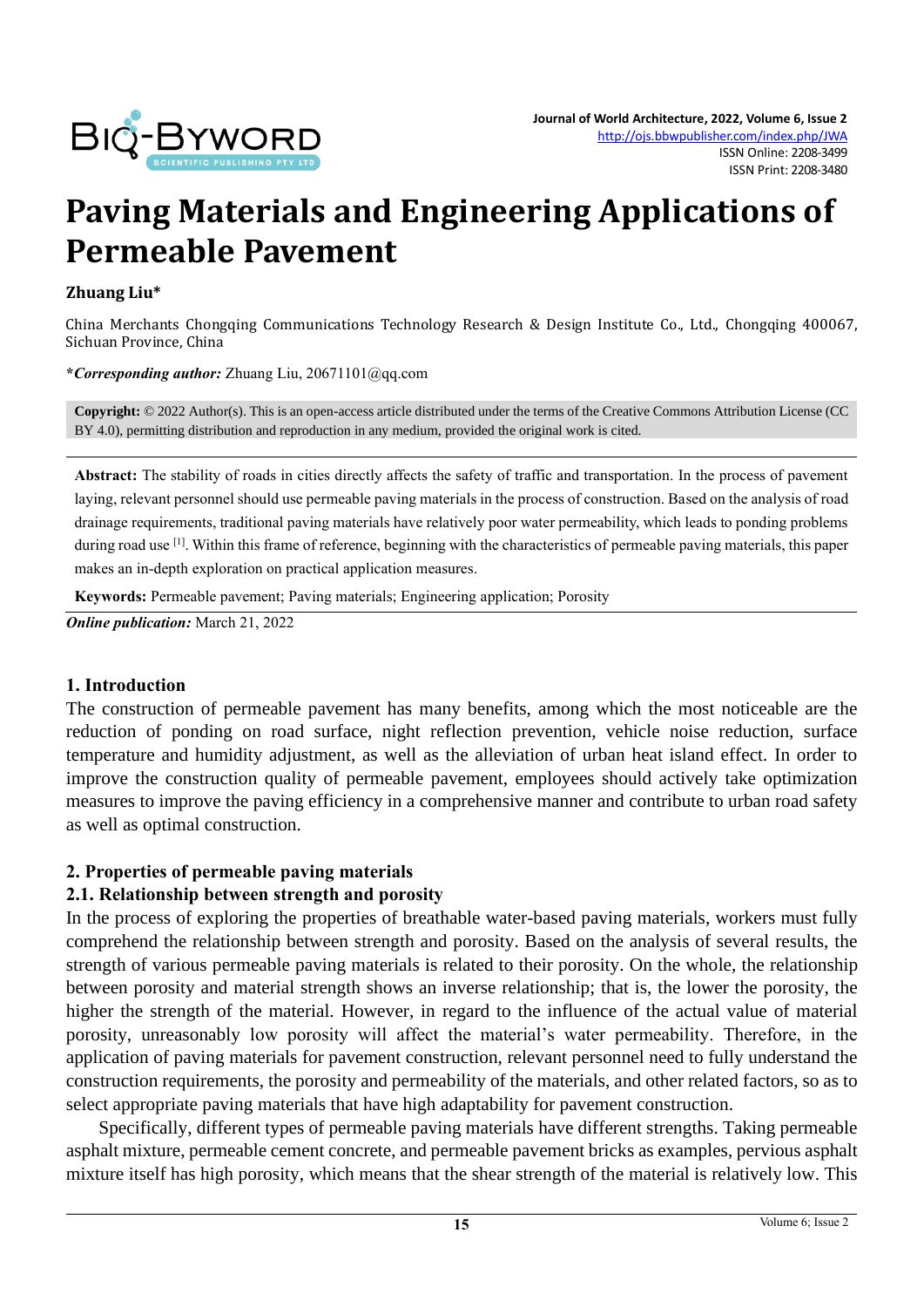property makes it difficult for the pervious pavement constructed with pervious asphalt mixture as the primary material to maintain its integrity when enduring sharp turns or brakes by heavy-duty vehicles. Permeable asphalt mixture is not suitable for heavy-duty vehicle traffic roads. On the other hand, permeable cement concrete has relatively more pores, and its tensile strength is lower than that of ordinary concrete in the process of pavement laying. From the analysis of specific index values, the porosity of permeable cement concrete is between 15% and 30%, its 28-day compressive strength is about 10 to 20 MPa, and its flexural strength is in the range of 2.5 to 4 MPa. The strength of permeable pavement bricks is affected by the manufacturing process; moreover, different types of permeable pavement bricks have great differences in strength. The overall strength of concrete permeable pavement bricks is low, whereas porous concrete permeable pavement bricks can reach a high level of strength with the support of good manufacturing technology.

## **2.2. Weather resistance**

In addition to pavement strength and water permeability, permeable pavement also needs to have good stability to ensure that the pavement can ensure road safety in case of bad weather. In the context of permeable pavement, weather resistance can be reflected from two angles: temperature and precipitation.

While planning the use of permeable materials based on temperature, it is important to note that permeable pavements are more prone to frost heave effect than ordinary roads in low temperature <sup>[2]</sup>. From the aspect of essential difference, ordinary permeable pavement bricks will be damaged due to their low density, strength, and frost resistance, which will lead to the destruction of pavement integrity and eventually jeopardizing the safety of users. For permeable asphalt mixture, low temperature will cause it to crack. In contrast, permeable cement concrete ensures the connection between the interior and the outside of the pavement at low temperature with the support of high porosity. Therefore, even if the moisture contained in the pavement is frost heaved due to low temperature, it will not leave much impact to the pavement. In general, the use of permeable cement concrete materials has more advantages in low temperature resistance. Under high temperature, permeable asphalt mixture will expand due to its poor stability. Therefore, the use of permeable asphalt mixture is not conducive to ensuring the stability of pavement under high temperature. The performances of permeable cement concrete and permeable pavement bricks do not easily change under high temperature conditions. Therefore, in the context of a high temperature weather, the construction personnel should select either permeable cement concrete or permeable pavement bricks for pavement construction according to the construction needs.

When selecting materials to be used for pavement construction in combination with precipitation, relevant personnel should select materials that have less impact from environmental humidity. Specifically, when permeable cement concrete is exposed to an environment with high humidity, its strength will not be greatly affected, and even in the later stage, the high humidity will help to improve its efficiency. In the application of permeable asphalt mixture, high-intensity precipitation or high environmental humidity will affect the viscosity of asphalt materials, resulting in pavement problems. When paving in areas with large precipitation or high environmental humidity, workers should give priority to permeable cement concrete materials for construction.

# **3. Application of permeable paving materials in practical engineering**

# **3.1. Permeable asphalt mixture**

From the discussion above, the exploration and research on the practical application of permeable paving materials reveal that permeable asphalt mixture plays an important role in pavement construction. Based on the consideration of the properties of permeable asphalt mixture, the analysis shows that this kind of paving material is suitable for the construction of the wear layer. With this material, the wear resistance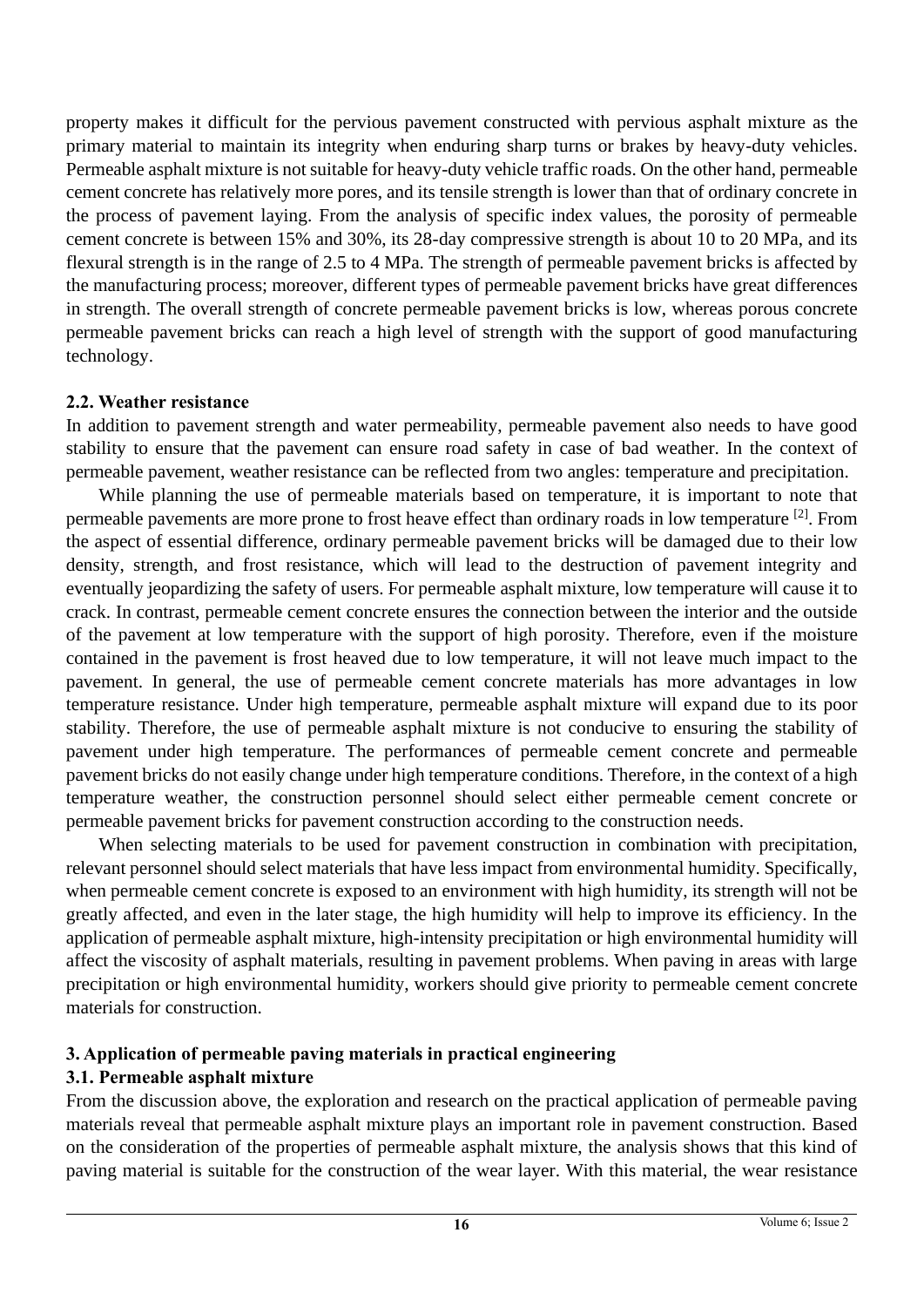and drainage performance of pavement can be fully guaranteed.

Based on research results and previous excellent construction experiences of high-speed permeable asphalt pavement, permeable asphalt mixture can realize the optimization of pavement drainage and noise reduction by virtue of its properties: a large amount of single particle and coarse aggregate as well as a relatively small amount of fine aggregate and filler. In actual pavement laying, the proportion of coarse aggregate and mineral aggregate in permeable asphalt mixture should be controlled between 10 and 15 mm; controlling the gravel thickness within the range of 5 to 10 mm will ensure the pavement quality to a certain extent. In addition, in order to further strengthen the overall rutting resistance, water damage resistance, and leakage resistance of the pavement paved with permeable asphalt mixture, the constructors should also add nitrate lime and mineral fiber in the paving process to improve the performance of the pavement materials.

# **3.2. Permeable cement concrete**

Permeable cement concrete, commonly known as sand-free macroporous concrete, is a type of macroporous concrete. While using coarse aggregates of a single particle size, it is necessary to strictly control the amount of cement slurry, so that it can reasonably cover the surface of the coarse aggregates without flowing and filling the gaps between them, so as to form large permeable gaps between coarse aggregate particles. Permeable cement concrete does not usually require any sand, but a small amount of sand can be added to improve the strength of the material. Permeable cement concrete can be used for permeable pavements of motor vehicle lanes, non-motor vehicle lanes, and parking lots <sup>[3]</sup>. As an example, permeable concrete pavement is used in the Nanbei Changjie urban road project in Beijing, and each cubic meter of raw material and dosage is 300 kg of 42.5 ordinary silicate cement and 1,400 kg of 10 to 20 and 5 to 10 mm single-grain gravel. It is necessary to strictly control the content of needle-flake particles without adding fine aggregates and to mix a certain proportion of powder binder as well as antifreeze agent for construction during winter. The water consumption is 67 kg. According to the measurement, the permeable cement concrete of the project has a 28-day compressive strength of 15.3 MPa, flexural strength of 3.0 MPa, porosity of 21.5%, and permeability coefficient of 1.9 cm/s; it has high strength and good permeability effect.

# **3.3. Permeable pavement bricks**

The types of permeable pavement bricks that are mainly involved in the material laying process of permeable pavements include concrete permeable pavement bricks, natural sand permeable pavement bricks, and ceramic permeable pavement bricks. Different permeable pavement bricks have different roles in the laying process. Therefore, during permeable pavement construction, the selection of pavement materials should be in consideration of the construction requirements and the characteristics of permeable pavement bricks. Beginning from the analysis of the actual engineering application, the frequency of using concrete permeable pavement bricks and porous concrete permeable pavement bricks is relatively high. Although these two types of permeable pavement bricks involve concrete, there are vast differences in the manufacturing process. The difference between the completed products is mainly reflected in the permeable pores. As there are differences in the manufacturing process, the permeable pores of the two materials are different; the permeable pores of concrete permeable pavement bricks are formed by reserving channel holes in the brick manufacturing process; however, the pores formed in porous concrete pervious pavement bricks are completed in the mixing stage of raw materials, and because the pores of porous concrete pervious pavement bricks are formed under the action of a gas generating agent, the pore size of the completed product is relatively smaller, and the pore distribution is more uniform with a certain continuity.

In general, it is necessary to pay attention to a reasonable selection of permeable pavement bricks in the process of application. With the scientific application of permeable pavement bricks, the water